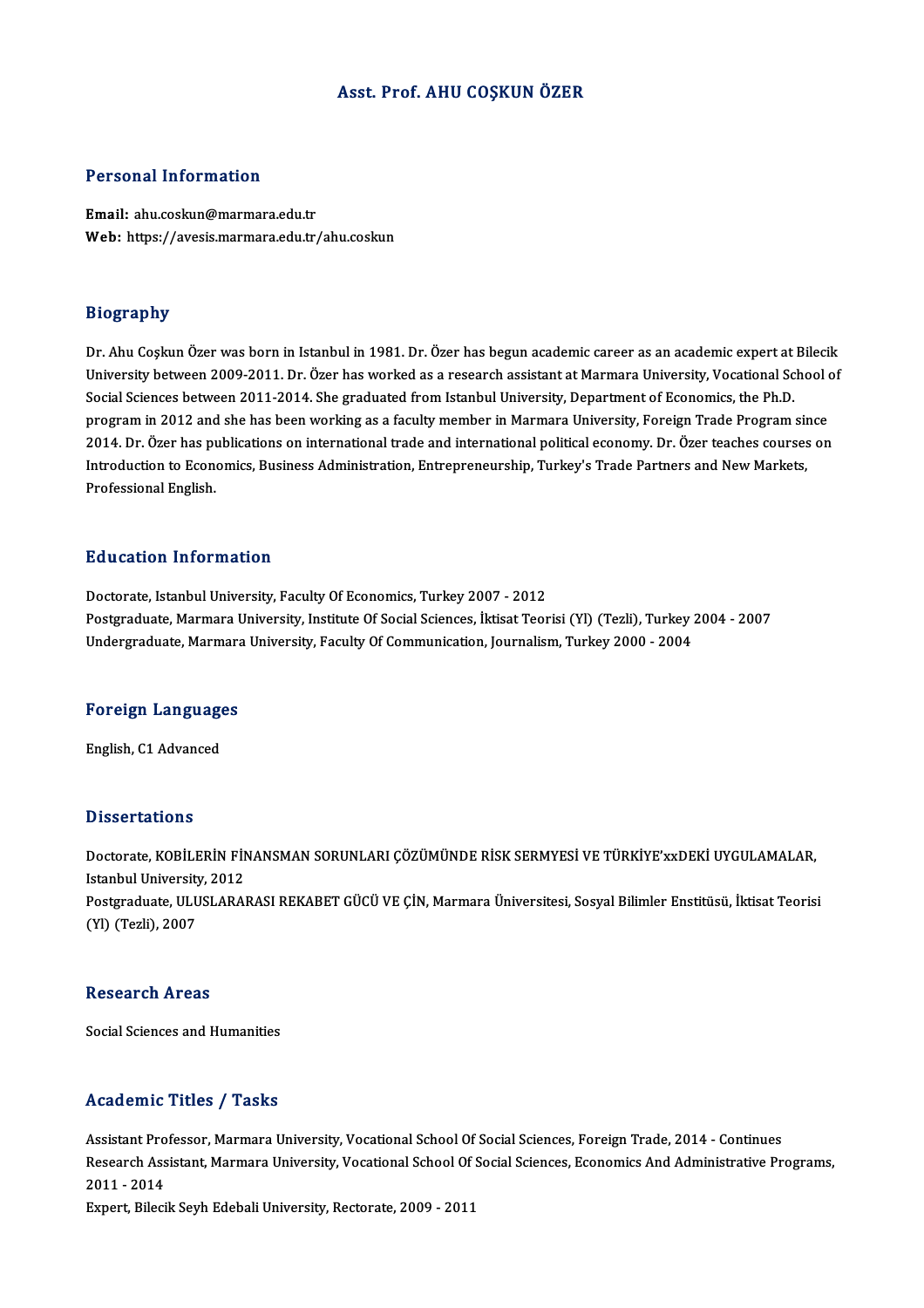### Academic and Administrative Experience

Marmara University, Vocational School of Social Sciences, 2014 - Continues

## Marmara University, vocational School of Social Sciences, 2014 - Continues<br>Articles Published in Journals That Entered SCI, SSCI and AHCI Indexes **Tricles Pul<br>I. Preface**<br>COSVIN

- 
- I. Preface<br>COSKUN ÖZER A. Impact of Global Issues on International Trade, vol.64, pp.1, 2022 (Journal Indexed in SCI)

### Articles Published in Other Journals

- rticles Published in Other Journals<br>I. Tarife Dışı Engel Olarak Prosedürel Uygulamaların Gelişmiş ve Gelişmekte Olan Ülkeler Açısından<br>Karsılastırılması *Karşılaştırması*<br>Tarife Dışı Engel<br>Karşılaştırılması<br>COSKUN ÖZEP A Tarife Dışı Enge<br>Karşılaştırılmas<br>COŞKUN ÖZER A.<br>TURKISH STUNE
	-

Karşılaştırılması<br>COŞKUN ÖZER A.<br>TURKISH STUDIES-ECONOMICS, FINANCE, POLITICS, vol.16, no.1, pp.419-431, 2021 (Other Refereed National COŞKUN Ö<br>TURKISH<br>Journals)<br>Türkiye'ı TURKISH STUDIES-ECONOMICS, FINANCE, POLITICS, vol.16, no.1, pp.419-431, 2021 (Other Referentials)<br>Journals)<br>II. Türkiye'nin Gümrük Prosedür Uygulamaları ve Etkinliği Üzerine Bir Değerlendirme<br>COSKUN ÖZER A

Journals)<br>II. Türkiye'nin Gümrük Prosedür Uygulamaları ve Etkinliği Üzerine Bir Değerlendirme<br>COSKUN ÖZER A.

Bitlis Eren Üniversitesi Sosyal Bilimler Dergisi, vol.9, no.2, 2020 (Other Refereed National Journals)

### III. İHRACAT KREDİ SİGORTASI ÜZERİNE BİR ARAŞTIRMA GÜRELH.,GÜRELA.,COŞKUNÖZERA.

Uluslararası Beşeri ve Sosyal Bilimler İnceleme Dergisi, 2020 (Other Refereed National Journals)

### IV. İhracat Kredi Sigortalarının İhracata Etkisi Üzerine Bir Araştırma COŞKUNÖZERA. İhracat Kredi Sigortalarının İhracata Etkisi Üzerine<br>COŞKUN ÖZER A.<br>Turkish Studies, 2020 (Other Refereed National Journals)<br>Türkiye'nin Komay Ülkelerle Tisarati Üzerine Bir De

V. Türkiye'nin Komşu Ülkelerle Ticareti Üzerine Bir Değerlendirme Turkish Studies, 2<br><mark>Türkiye'nin Koı</mark><br>COŞKUN ÖZER A.<br>İncan ve Tanlum Türkiye'nin Komşu Ülkelerle Ticareti Üzerine Bir Değerlendirme<br>COŞKUN ÖZER A.<br>İnsan ve Toplum Bilimleri Araştırmaları Dergisi, vol.8, pp.292-313, 2019 (Other Refereed National Journals)<br>Profese

İnsan ve Toplum<br><mark>Preface</mark><br>COŞKUN ÖZER A.<br>Clebelization and

VI. Preface

Preface<br>COȘKUN ÖZER A.<br>Globalization and Trade Integration in Developing Countries, 2018 (Refereed Journals of Other Institutions)<br>Cinisimalijk Ežitimlarinin Cinisimai Olma Ežilimina Etkisi Ügerina Bir Anastuma

VII. Girişimcilik Eğitimlerinin Girişimci Olma Eğilimine Etkisi Üzerine Bir Araştırma<br>COSKUN ÖZER A. Globalization and<br>Girişimcilik Eğit<br>COŞKUN ÖZER A.<br>Girisimcilik Dergi Girişimcilik Eğitimlerinin Girişimci Olma Eğilimine Etki<br>COŞKUN ÖZER A.<br>Girişimcilik Dergisi, 2018 (Other Refereed National Journals)<br>A Study on SMEs in Turkey with Altannata Financial Sa

### VIII. A Study on SMEs in Turkey with Alternate Financial Sources from Developing Countries<br>COSKUN ÖZER A. Girişimcilik Dergi<br>A Study on SME<br>COŞKUN ÖZER A.<br>Journal of Assour A Study on SMEs in Turkey with Alternate Financial Sources from Developing<br>COSKUN ÖZER A.<br>Journal of Accounting&Marketing, vol.1, 2016 (Refereed Journals of Other Institutions)<br>Türkiye de Binevsel Emeklilik Sistemi Bilsi D

### IX. Türkiye de Bireysel Emeklilik Sistemi Bilgi Düzeyi ve BES e Katılımda Devlet Katkısının Etkisi Üzerine Journal of Acco<mark>l</mark><br><mark>Türkiye de Bir</mark><br>Bir Araştirma<br>Cüpet u. COSK Türkiye de Bireysel Emel<br>Bir Araştirma<br>GÜREL H., COŞKUN ÖZER A.<br>MUSTAFA KEMAL ÜNİVERS

MUSTAFA KEMAL ÜNİVERSİTESİ SOSYAL BİLİMLER ENSTİTÜSÜ DERGİSİ, vol.11, 2014 (Other Refereed National Journals) GÜREL H.,<br>MUSTAFA<br>Journals)<br>DIS TICA MUSTAFA KEMAL ÜNİVERSİTESİ SOSYAL BİLİMLER ENSTİTÜSÜ DERGİSİ, vol.11, 2014 (Other Refereed National Journals)<br>Journals)<br>X. DIŞ TİCARET TEORİLERİ KAPSAMINDA TÜRKİYE NİN REKABET GÜCÜ ÜZERİNE BİR DEĞERLENDİRME

### Journals)<br><mark>DIŞ TİCARET TI</mark><br>COŞKUN ÖZER A.<br>TSMMMO Sosval DIŞ TİCARET TEORİLERİ KAPSAMINDA TÜRKİYE NİN REKABET GÜ(<br>COŞKUN ÖZER A.<br>TSMMMO Sosyal Bilimler Dergisi, 2014 (Other Refereed National Journals)<br>Finansman Sorunu Düreyine Göre Kredi Kullanım Oranları ve Yatu

COŞKUN ÖZER A.<br>TSMMMO Sosyal Bilimler Dergisi, 2014 (Other Refereed National Journals)<br>XI. Finansman Sorunu Düzeyine Göre Kredi Kullanım Oranları ve Yatırımlarda Kredilerin Etkisi Üzerine<br>Pir Arastırma TSMMMO Sosya<br>Finansman So:<br>Bir Araştırma<br>COSKUN ÖZEP 4 Finansman Sor<br>Bir Araştırma<br>COŞKUN ÖZER A.